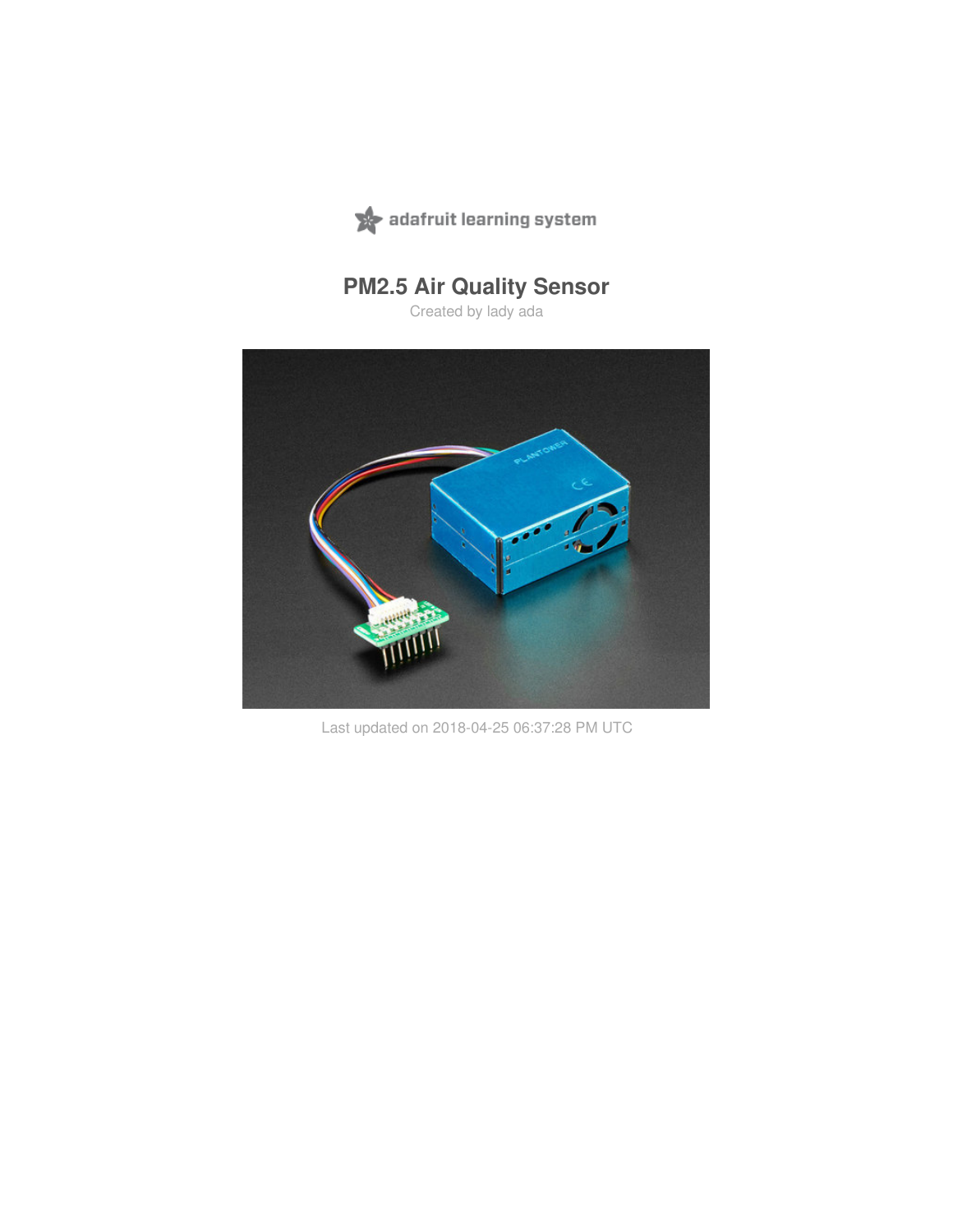#### **Guide Contents**

<span id="page-1-0"></span>

| <b>Guide Contents</b> |   |
|-----------------------|---|
| Overview              |   |
| Arduino Code          | n |
| Wiring                | Б |
| CircuitPython Code    |   |
| Downloads             |   |
| Files:                |   |
|                       |   |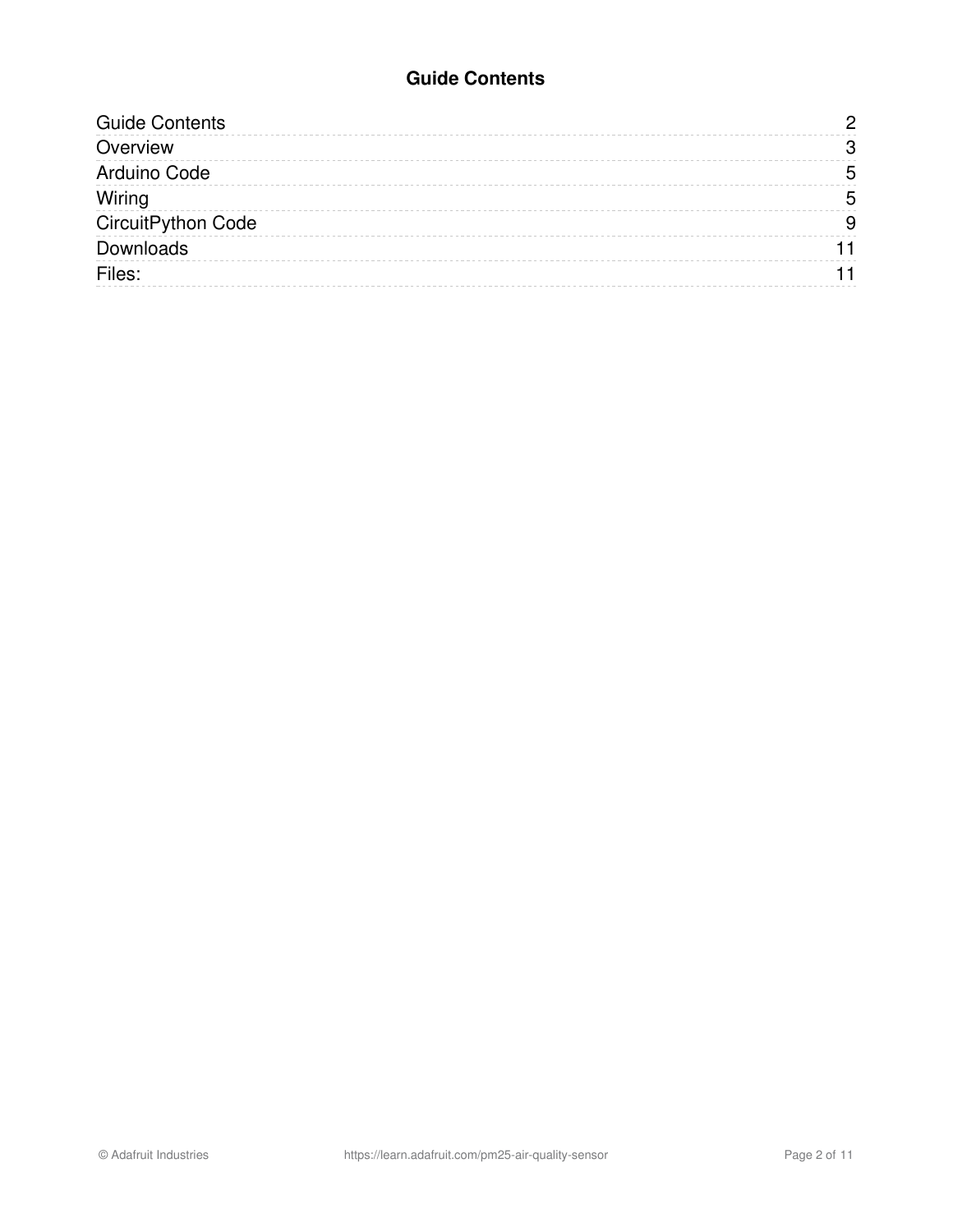#### <span id="page-2-0"></span>**Overview**



Breathe easy, knowing that you can track and sense the quality of the air around you with the PM2.5 Air Quality Sensor with Breadboard Adapter particulate sensor. Mad Max & Furiosa definitely should have hooked up one of these in their truck while scavenging the dusty desert wilderness of [post-apocalyptic](https://en.wikipedia.org/wiki/Mad_Max) Australia. And for those of us not living in an Outback dystopia, this sensor + adapter kit is great for monitoring air quality, and super easy to use!

WITNESS real-time, reliable measurement of PM2.5 dust concentrations! (PM2.5 refers to particles that are 2.5 microns or smaller in diameter.) This sensor uses laser scattering to radiate suspending particles in the air, then collects scattering light to obtain the curve of scattering light change with time. The microprocessor calculates equivalent particle diameter and the number of particles with different diameter per unit volume.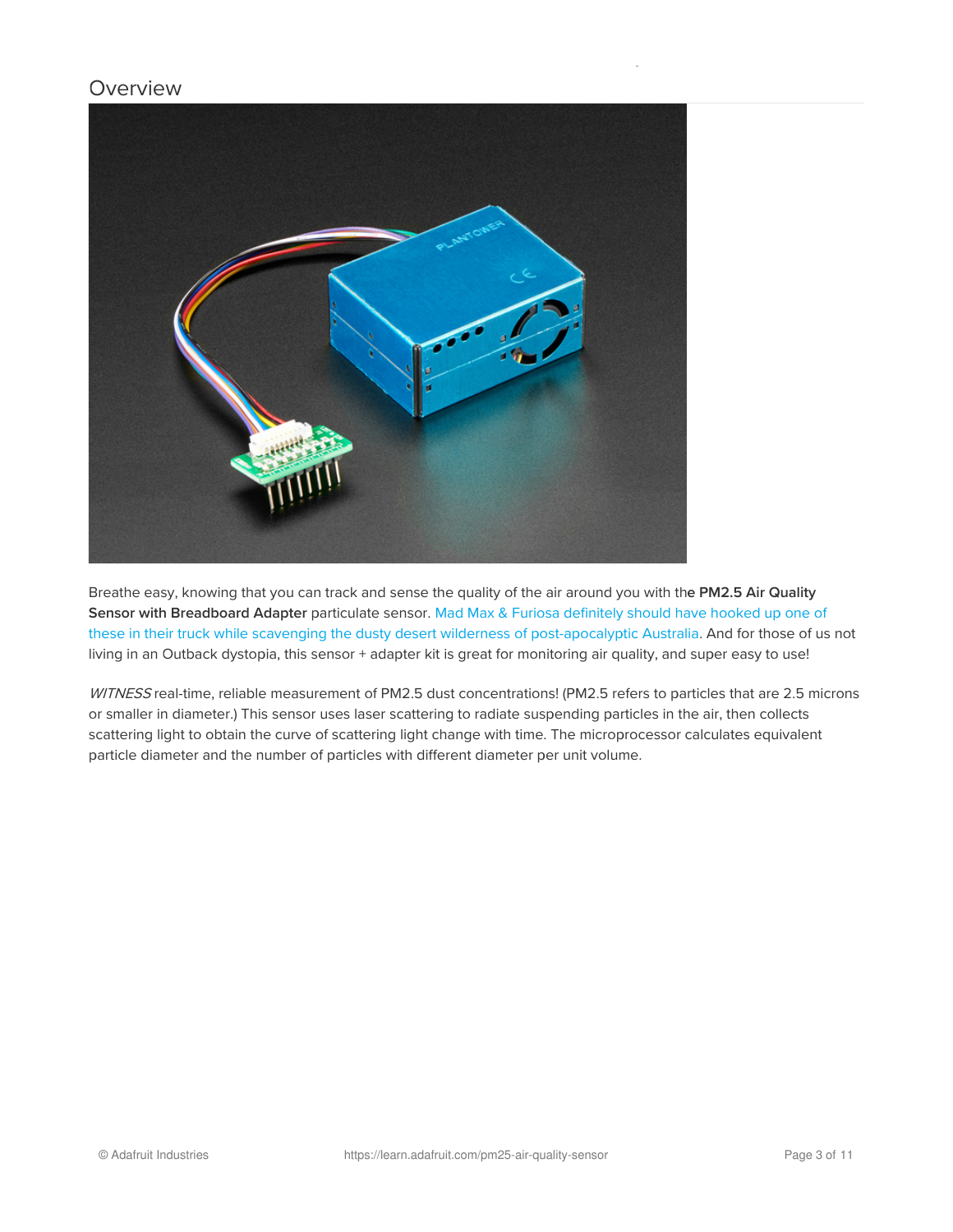

You'll need to hook this up to a [microcontroller](https://www.adafruit.com/product/3309) with UART input (or you could theoretically wire it up to a USB-Serial converter and parse the data on a computer) - we have code for both Arduino and CircuitPython. 9600 baud data streams out once per second, you'll get:

- PM1.0, PM2.5 and PM10.0 concentration in both standard & enviromental units
- Particulate matter per 0.1L air, categorized into 0.3um, 0.5um, 1.0um, 2.5um, 5.0um and 10um size bins

As well as checksum, in binary format (its fairly easy to parse the binary format, but it doesn't come out as pure readable ascii text)

We give you the sensor box as well as the cable and a 0.1" / 2.54mm breakout board so you can wire it easily. You only need power plus one data pin (for the UART TX). Power is 5V, logic is 3.3V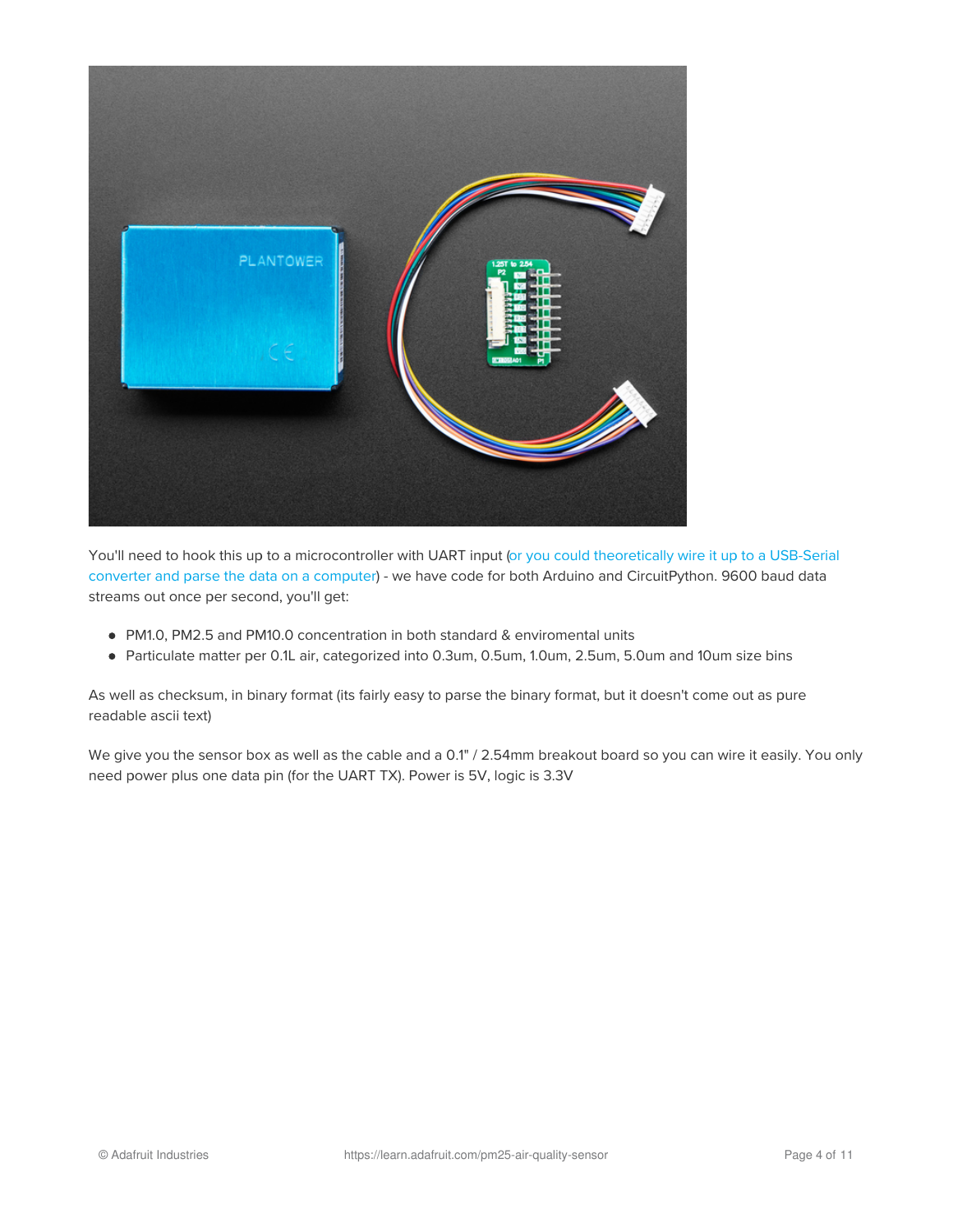## <span id="page-4-0"></span>Arduino Code

This code will get you started with any Arduino compatible (e.g. Arduino UNO, Adafruit Metro, ESP8266, Teensy, etc. As long as you have either a hardware serial or software serial port that can run at 9600 baud.

### <span id="page-4-1"></span>Wiring

Wiring is simple! Power the sensor with +5V and GND and then connect the data out pin (3.3V logic) to the serial input pin you'll use. Whether or not you are using hardware or software UART/serial may affect the pin, so adjust that as necessary. This wiring works for ATMega328P-based boards for sure, with Digital #2 as the data pin:



Upload this code to your board, and open up the serial console at 115200 baud

```
// On Leonardo/Micro or others with hardware serial, use those!
// uncomment this line:
// #define pmsSerial Serial1
// For UNO and others without hardware serial, we must use software serial...
// pin #2 is IN from sensor (TX pin on sensor), leave pin #3 disconnected
// comment these two lines if using hardware serial
#include <SoftwareSerial.h>
SoftwareSerial pmsSerial(2, 3);
void setup() {
 // our debugging output
 Serial.begin(115200);
 // sensor baud rate is 9600
 pmsSerial.begin(9600);
}
struct pms5003data {
 uint16_t framelen;
 uint16_t pm10_standard, pm25_standard, pm100_standard;
 uint16 t pm10 env, pm25 env, pm100 env;
  uint16_t particles_03um, particles_05um, particles_10um, particles_25um, particles_50um, particles_100u
  uint16 t unused;
```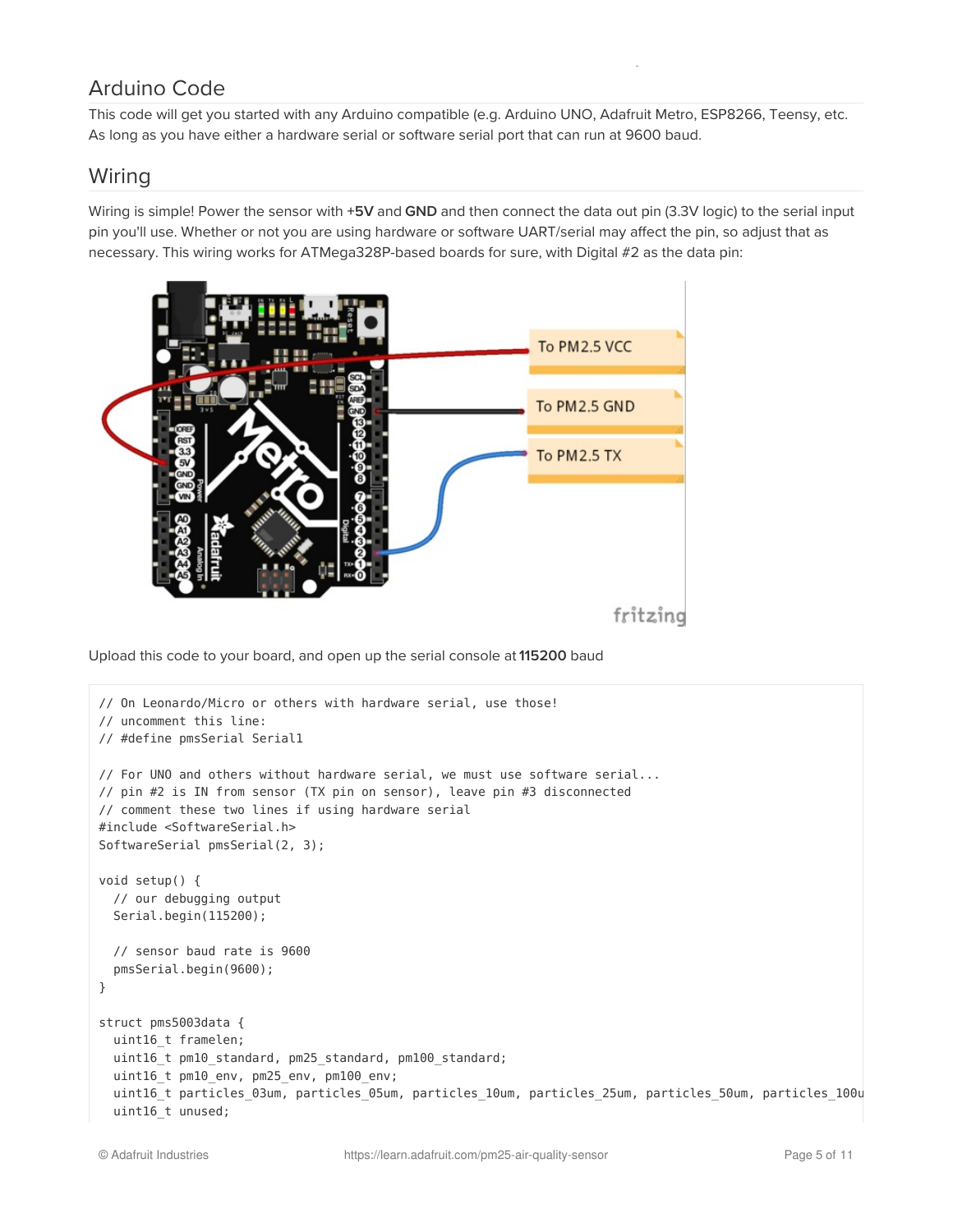```
uint16_t checksum;
};
struct pms5003data data;
void loop() {
 if (readPMSdata(&pmsSerial)) {
    // reading data was successful!
    Serial.println();
    Serial.println("---------------------------------------");
    Serial.println("Concentration Units (standard)");
    Serial.print("PM 1.0: "); Serial.print(data.pm10 standard);
    Serial.print("\t\tPM 2.5: "); Serial.print(data.pm25 standard);
    Serial.print("\t\tPM 10: "); Serial.println(data.pm100_standard);
    Serial.println("---------------------------------------");
    Serial.println("Concentration Units (environmental)");
    Serial.print("PM 1.0: "); Serial.print(data.pm10 env);
    Serial.print("\t\tPM 2.5: "); Serial.print(data.pm25 env);
    Serial.print("\t\tPM 10: "); Serial.println(data.pm100 env);
    Serial.println("---------------------------------------");
    Serial.print("Particles > 0.3um / 0.1L air:"); Serial.println(data.particles_03um);
    Serial.print("Particles > 0.5um / 0.1L air:"); Serial.println(data.particles 05um);
    Serial.print("Particles > 1.0um / 0.1L air:"); Serial.println(data.particles 10um);
    Serial.print("Particles > 2.5um / 0.1L air:"); Serial.println(data.particles 25um);
    Serial.print("Particles > 5.0um / 0.1L air:"); Serial.println(data.particles 50um);
    Serial.print("Particles > 50 um / 0.1L air:"); Serial.println(data.particles 100um);
    Serial.println("---------------------------------------");
 }
}
boolean readPMSdata(Stream *s) {
 if (! s->available()) {
   return false;
 }
 // Read a byte at a time until we get to the special '0x42' start-byte
 if (s - >peek() != 0x42) {
    s->read();
   return false;
 }
 // Now read all 32 bytes
 if (s->available() < 32) {
   return false;
  }
 uint8 t buffer[32];
 uint16 t sum = 0;
 s->readBytes(buffer, 32);
 // get checksum ready
  for (uint8 t i=0; i<30; i++) {
   sum += buffer[i];
 }
 /* debugging
  for (uint8 t i=2; i<32; i++) {
   Serial.print("0x"); Serial.print(buffer[i], HEX); Serial.print(", ");
  }
  Serial.println();
```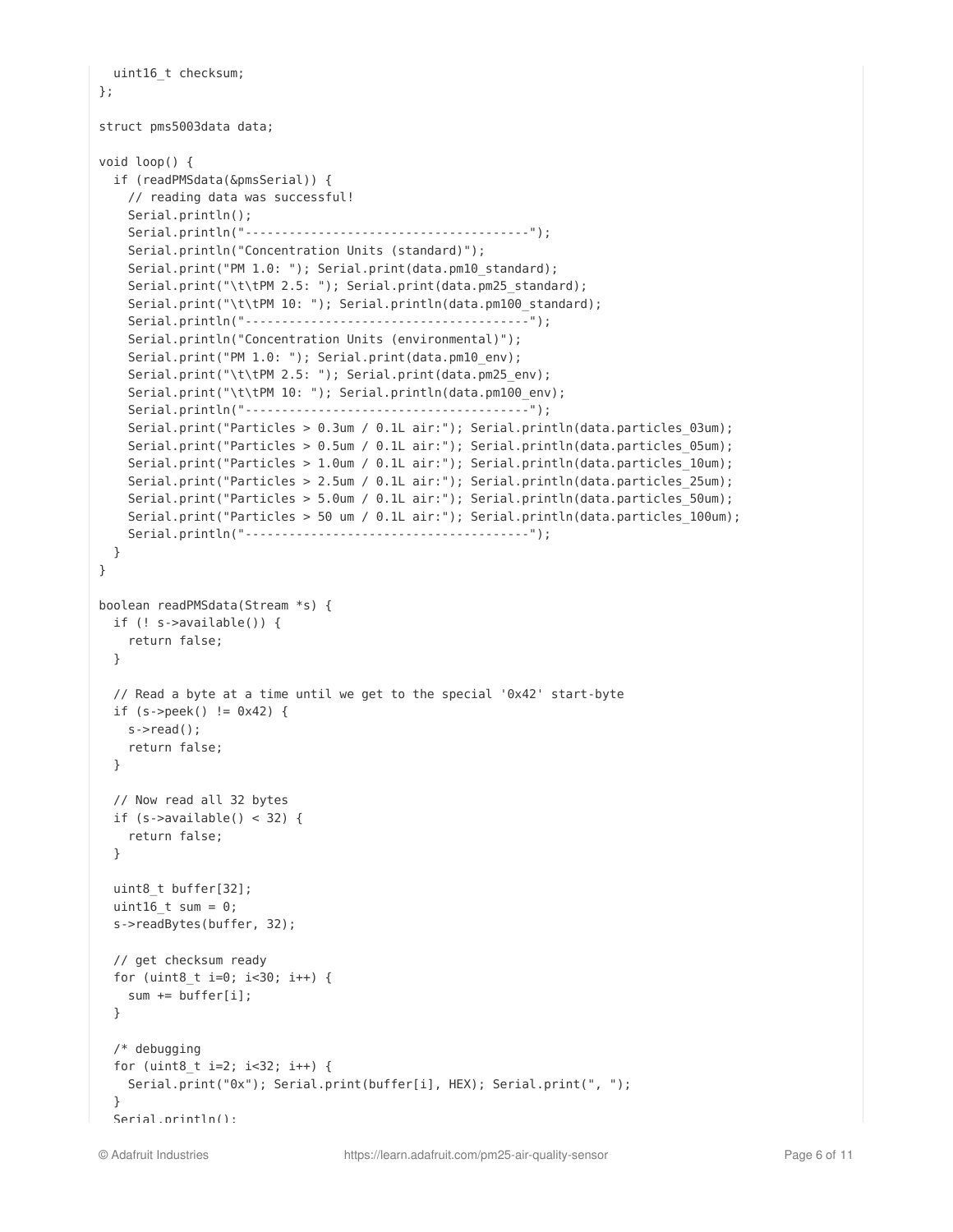```
Serial.println();
  */
  // The data comes in endian'd, this solves it so it works on all platforms
  uint16 t buffer u16[15];
  for (uint8_t i=0; i<15; i++) {
    buffer\_u16[i] = buffer[2 + i*2 + 1];buffer ul6[i] += (buffer[2 + i*2] << 8);
  }
  // put it into a nice struct :)
  memcpy((void *)&data, (void *)buffer_u16, 30);
  if (sum != data.checksum) {
    Serial.println("Checksum failure");
    return false;
  }
  // success!
  return true;
}
\mathbf{A}^{\dagger}
```
You'll see data printed out once a second, with all the measurements. For a clean-air indoor room you'll see something like this:

| @ COM196                                                                   |                                  |              |             | Ж<br>同<br>$\Box$ |
|----------------------------------------------------------------------------|----------------------------------|--------------|-------------|------------------|
|                                                                            |                                  |              |             | Send             |
|                                                                            | -------------------------------- |              |             | ┻                |
| Concentration Units (standard)                                             |                                  |              |             |                  |
| PM 1.0: 1 PM 2.5: 1<br>Concentration Units (environmental)                 |                                  |              | PM 10: 1    |                  |
| PM 1.0: 1 PM 2.5: 1                                                        |                                  |              | PM 10: 1    |                  |
| Particles $> 0.3$ um / 0.1L air:351<br>Particles $> 0.5$ um / 0.1L air:104 |                                  |              |             | 릐                |
| Particles $> 1.0$ um / 0.1L air:6                                          |                                  |              |             |                  |
| Particles $> 2.5$ um / 0.1L air:0<br>Particles $> 5.0$ um / 0.1L air:0     |                                  |              |             |                  |
| Particles $> 50$ um / 0.1L air:0                                           |                                  |              |             |                  |
|                                                                            |                                  |              |             |                  |
| Autoscroll                                                                 |                                  | Both NL & CR | 115200 baud | Clear output     |

If you hold up a smoking soldering iron or something else that creates a lot of dust, you'll see much higher numbers!

 $\mathbf{E}$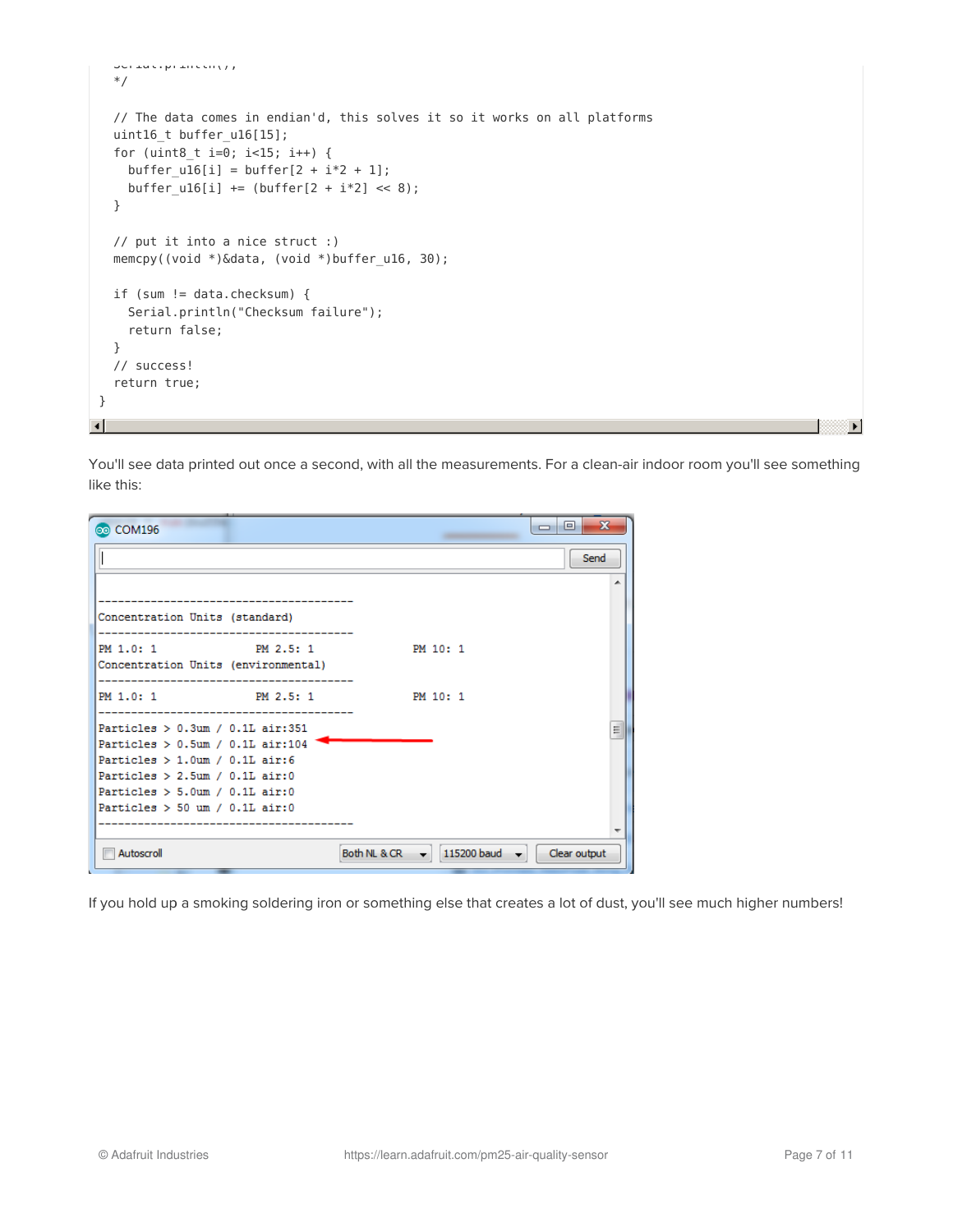| co COM196                                                      |                                 | $\equiv$                                                | х<br>▣       |
|----------------------------------------------------------------|---------------------------------|---------------------------------------------------------|--------------|
|                                                                |                                 |                                                         | Send         |
|                                                                | _______________________________ |                                                         |              |
| Concentration Units (standard)                                 |                                 |                                                         |              |
| PM 1.0: 93 PM 2.5: 1546<br>Concentration Units (environmental) |                                 | PM 10: 2490                                             |              |
| PM 1.0: 61 PM 2.5: 1030                                        |                                 | PM 10: 1659                                             |              |
| Particles > 0.3um / 0.1L air:37374                             |                                 |                                                         |              |
| Particles > 0.5um / 0.1L air:12416                             |                                 |                                                         |              |
| Particles $> 1.0$ um / 0.1L air:10760                          |                                 |                                                         |              |
| Particles $> 2.5$ um / 0.1L air:4165                           |                                 |                                                         |              |
| Particles $> 5.0$ um / 0.1L air:1084                           |                                 |                                                         |              |
| Particles $> 50$ um / 0.1L air:203                             |                                 |                                                         |              |
|                                                                |                                 |                                                         | Ξ            |
|                                                                |                                 |                                                         |              |
| Autoscroll                                                     |                                 | Both NL & CR $\rightarrow$<br>115200 baud $\rightarrow$ | Clear output |
|                                                                |                                 |                                                         |              |

Note that the numbers are very precise looking but we don't believe that they're going to be perfectly accurate, calibration may be necessary!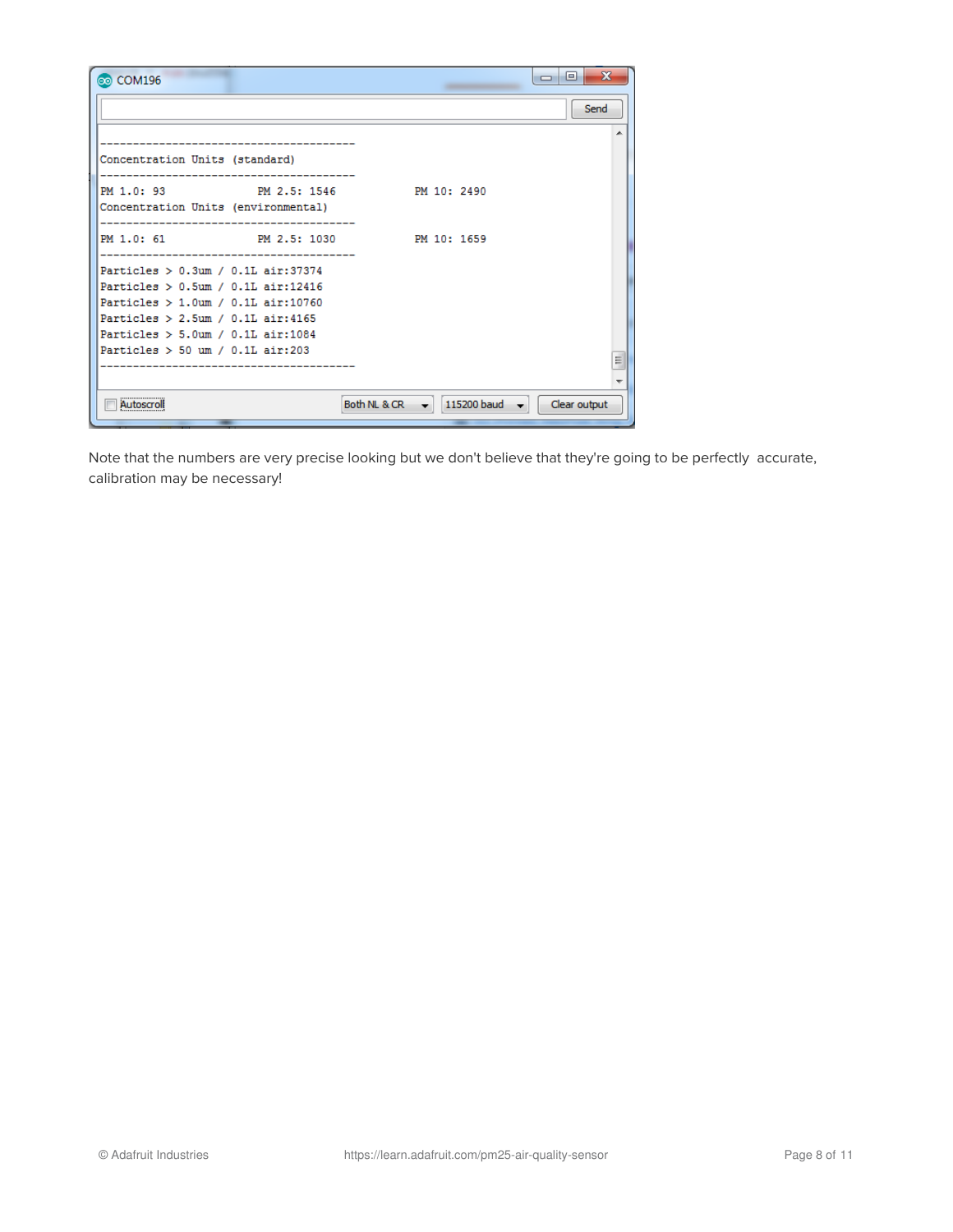## <span id="page-8-0"></span>CircuitPython Code

This code's pretty simple, you can hook up the power and ground pins to 5V and GND, respectively

Then wire up the TX pin from the sensor to RX pin on your CircuitPython board. Note, RX does not connect to RX!



```
from digitalio import DigitalInOut, Direction
import board
import busio
import time
import ustruct as struct
led = DigitalInOut(board.D13)
led.direction = Direction.OUTPUT
# Connect the Sensor's TX pin to the board's RX pin
uart = busio.UART(board.TX, board.RX, baudrate=9600)
buffer = []while True:
   data = uart.read(32) # read up to 32 bytes
   data = list(data)#print("read: ", data) # this is a bytearray type
   buffer += data
   while buffer and buffer[0] != 0x42:
       buffer.pop(0)
   if len(buffer) < 32:
       continue
   if buffer[1] != 0x4d:
       buffer.pop(0)
       continue
    frame len = struct.unpack(">H", bytes(buffer[2:4]))[0]
    if frame_len != 28:
        continue
```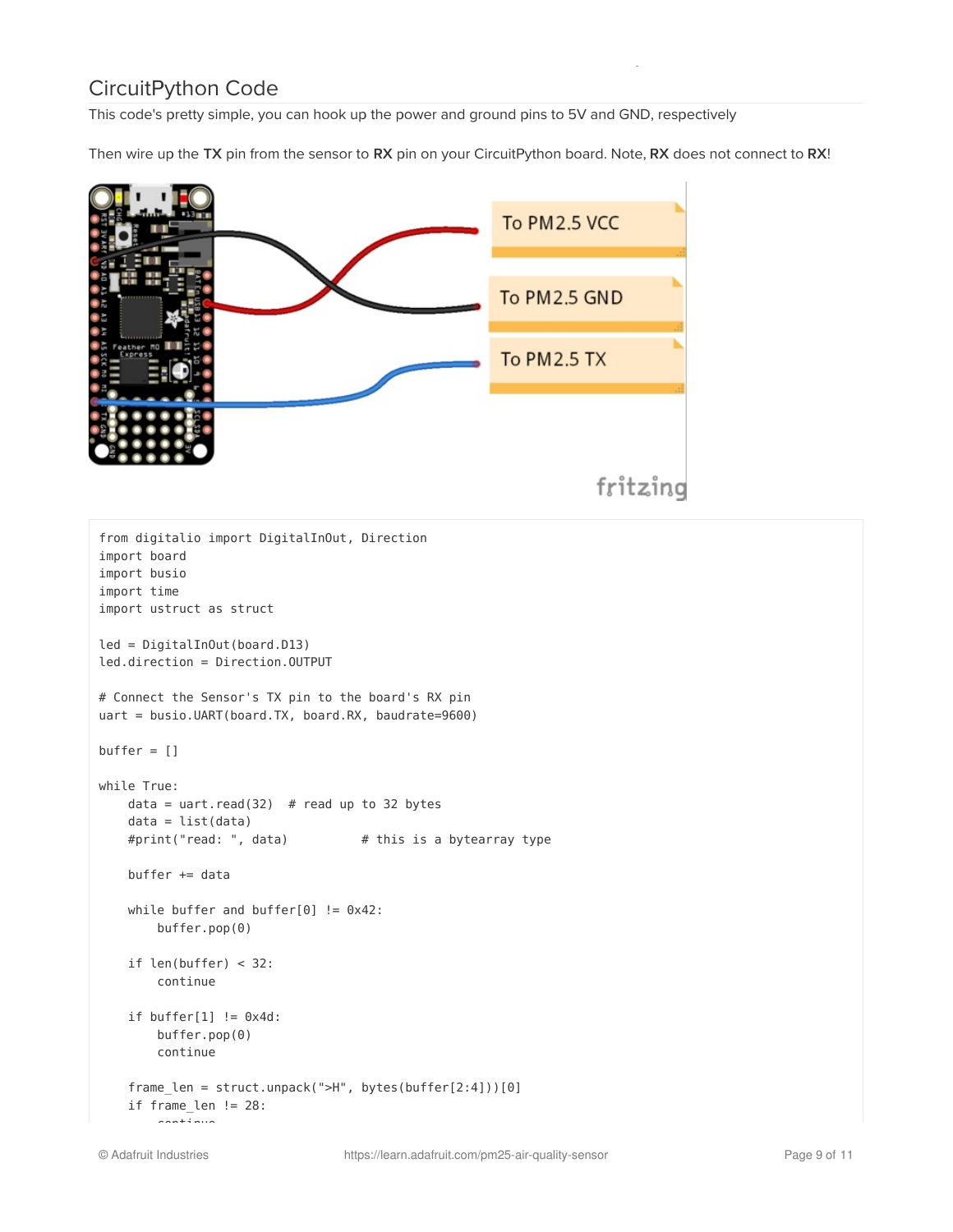```
continue
     frame = struct.unpack(">HHHHHHHHHHHHHH", bytes(buffer[4:]))
     pm10 standard, pm25 standard, pm100 standard, pm10 env, pm25 env, pm100 env, particles 03um, particle
     check = sum(buffer[0:30])if check != checksum:
        continue
     print("Concentration Units (standard)")
     print("---------------------------------------")
     print("PM 1.0: %d\tPM2.5: %d\tPM10: %d" % (pm10_standard, pm25_standard, pm100_standard))
     print("Concentration Units (environmental)")
     print("---------------------------------------")
     print("PM 1.0: %d\tPM2.5: %d\tPM10: %d" % (pm10_env, pm25_env, pm100_env))
     print("---------------------------------------")
     print("Particles > 0.3um / 0.1L air:", particles_03um)
     print("Particles > 0.5um / 0.1L air:", particles_05um)
     print("Particles > 1.0um / 0.1L air:", particles_10um)
     print("Particles > 2.5um / 0.1L air:", particles_25um)
     print("Particles > 5.0um / 0.1L air:", particles_50um)
     print("Particles > 10 um / 0.1L air:", particles_100um)
     print("---------------------------------------")
     buffer = buffer[32:]#print("Buffer ", buffer)
All Contract Contracts
```
Then [open](file:///welcome-to-circuitpython/kattni-connecting-to-the-serial-console) up the REPL to see the data printed out nicely for you!

Adafruit CircuitPython REPL Concentration Units (standard) PM 1.0: 1 PM2.5: 2 PM10: 2 Concentration Units (environmental) PM 1.0: 1 PM2.5: 2 PM10: 2 Particles >  $0.3$ um /  $0.1$ L air: 396 Particles >  $0.5$ um /  $0.1$ L air: 109 Particles > 1.0um / 0.1L air: 15 Particles > 2.5um / 0.1L air: 1 Particles >  $5.0$ um / 0.1L air: 1 Particles > 10 um / 0.1L air: 0